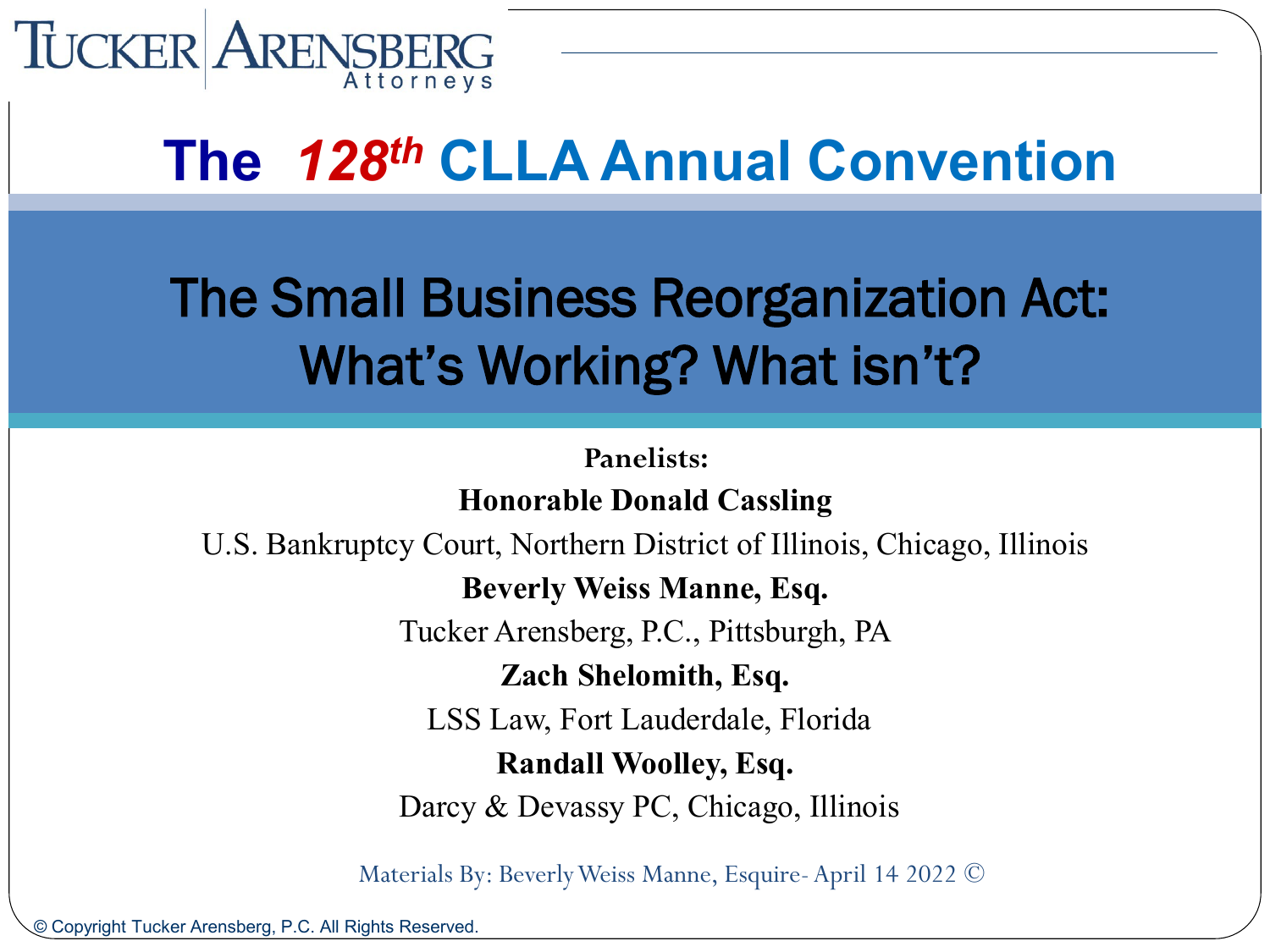# Legislative history

• Chapter 11 bankruptcy is governed by 11 U.S.C. § 1101 et. seq. enacted in 1978, effective in 1979 and amended multiple times thereafter

**TUCKER ARENSBERG** 

- Amendments in 2017 enabled small businesses to elect "small business case" treatment which "simplified" certain provisions of chapter 11
- August 23, 2019 the "Small Business Reorganization Act of 2019" ("SBRA") was signed into law as a new subchapter V of chapter, codified 11 U.S.C. §§ 1181<br>- 1195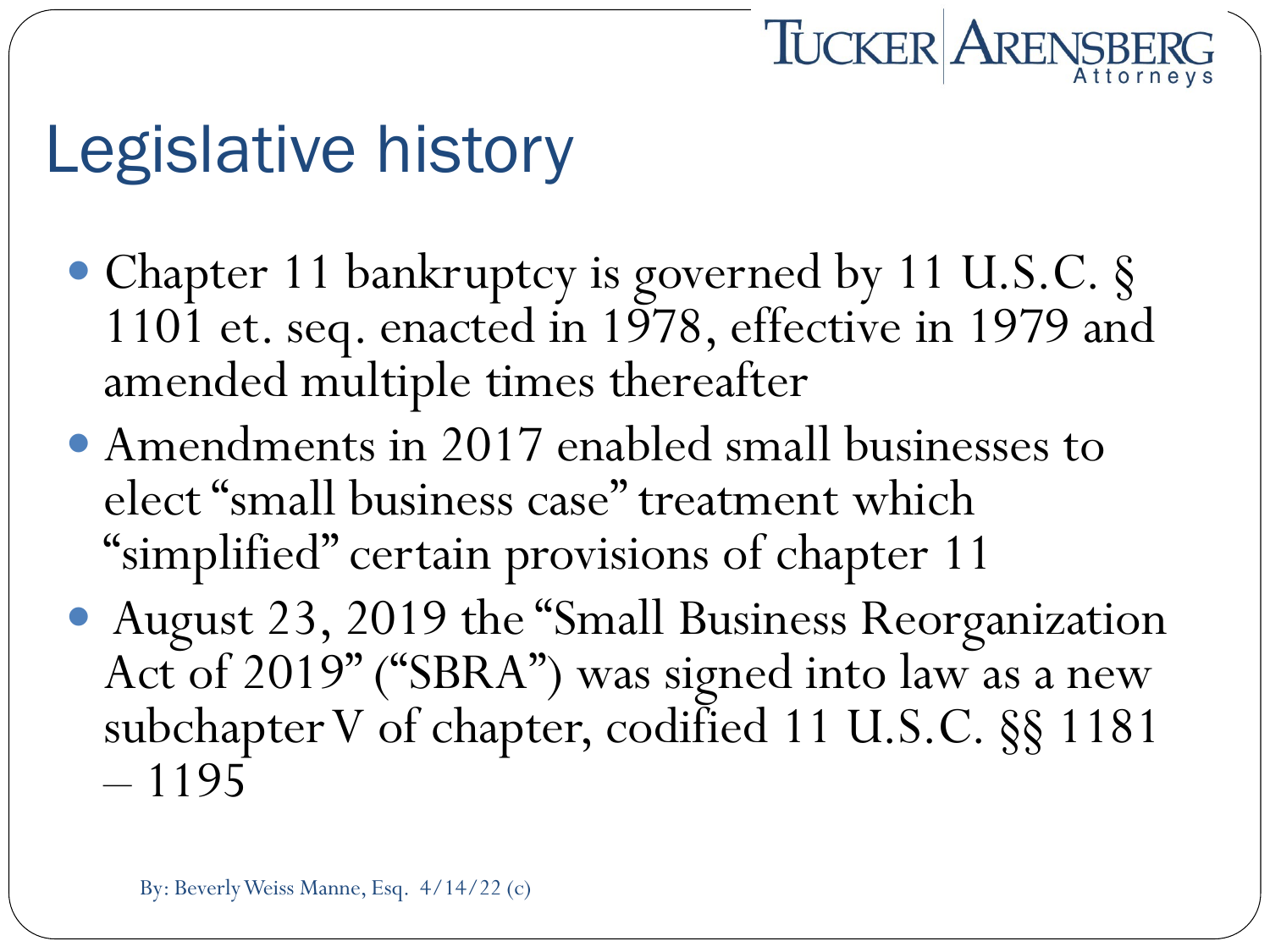## Impact of COVID-19: The CARES Act



**TUCKER ARENSBE** 

- Due to the crises faced by business as a result of the COVID-19 pandemic, Congress enacted the *Coronavirus Aid, Relief, and Economic Security Act* ("CARES Act") on 3/27/20 which modified, on a temporary basis, the SBRA.
- The SBRA originally defined a "small business debtor" as "a person or entity engaged in commercial or business activity with aggregate secured and unsecured debts of \$2,725,625."
- The SBRA debt ceiling increased under the CARES Act, to \$7,500,000.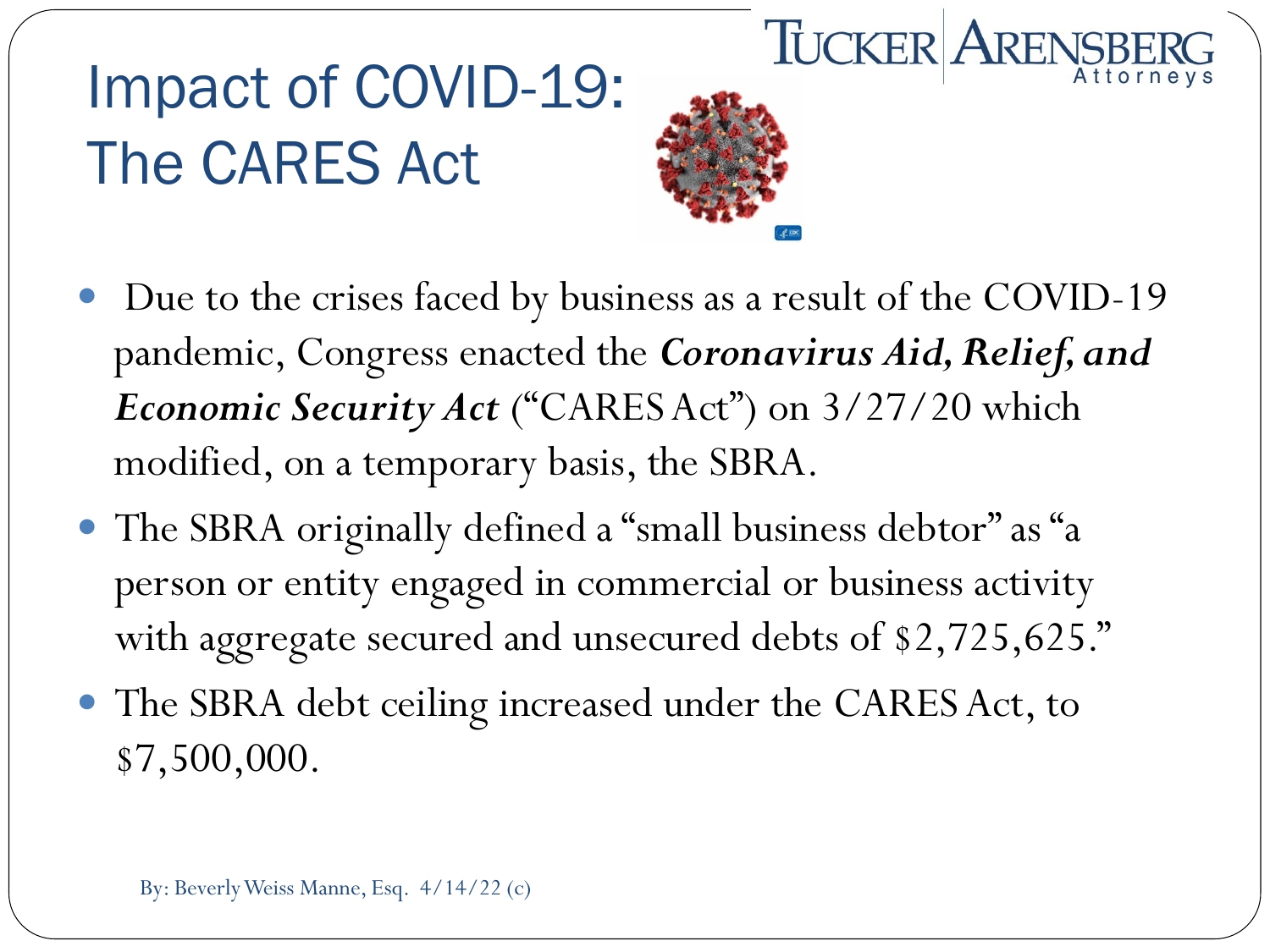## Legislative history

 The COVID 19 Bankruptcy Relief Extension Act of 2021 amended the SBRA to (1) exclude certain COVID-19 aid payments from income for the purposes of bankruptcy, and (2) increased the debt eligibility threshold for businesses qualifying for certain types of Chapter 11 reorganization bankruptcy extended the expiration date of the \$7.5 million debt limit to March 27, 2022. Public Law No: 117-5

**TUCKER ARENSBERG** 

 Bankruptcy Threshold Adjustment And Technical Corrections Act; S. 3823  $-117<sup>th</sup> Congress: Passed in the Senate on April 7, 2022, but has been held$ at the House as of 4/11/2022: Increases the debt limit back to \$7.5 million not less than 50% of which arose from commercial or business activities of the debtor. Provides for retroactive application to any case commence on or after March 27, 2020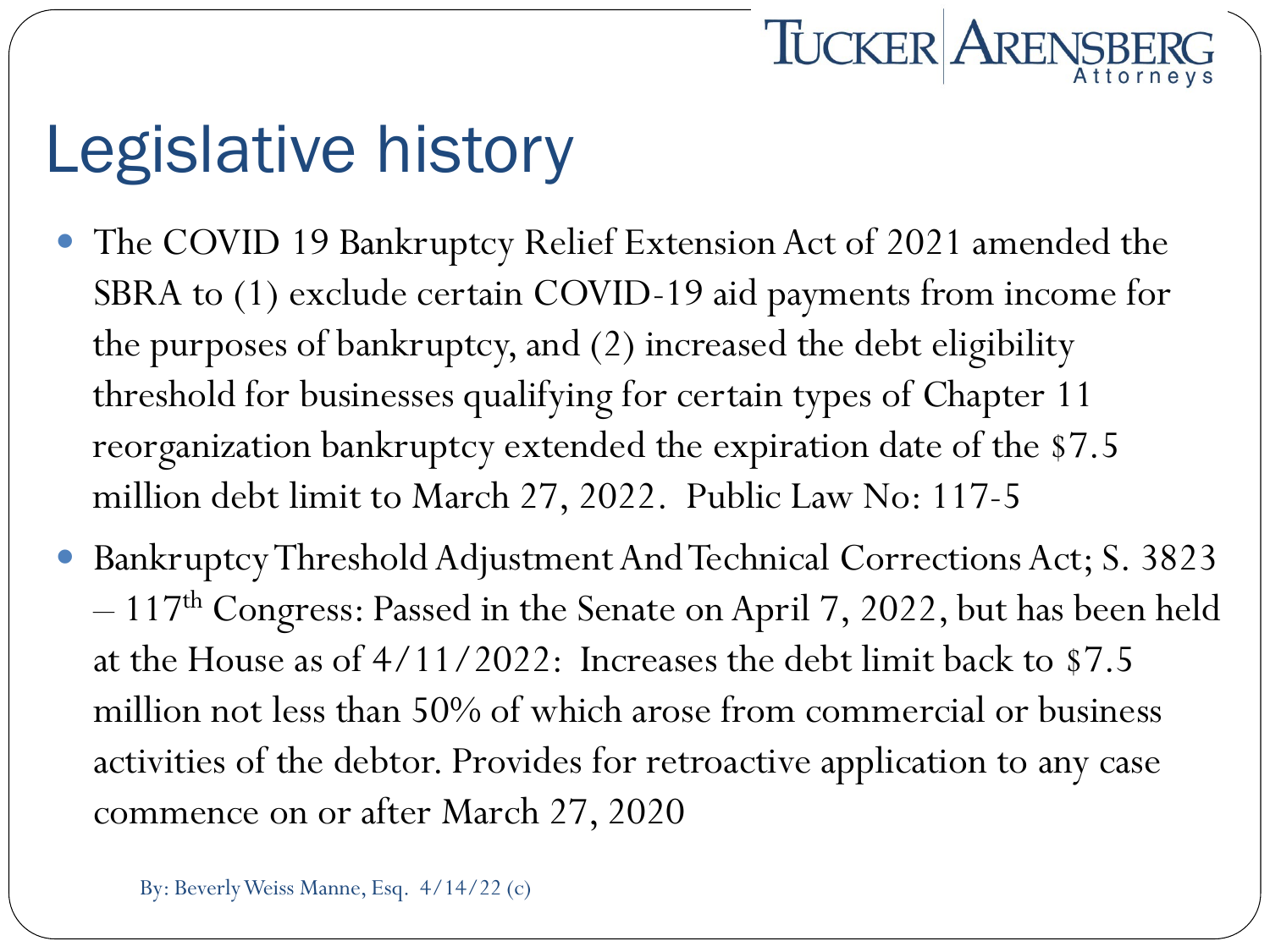#### SBRA Basics: Purpose of the SBRA

**TUCKER ARENSBE** 

In enacting the SBRA, the House Judiciary Committee stated:

 Small businesses--typically family-owned businesses, startups, and other entrepreneurial ventures— "form the backbone of the American economy." By their very nature, however, the longevity of these businesses is limited. According to the Small Business Administration Office of Advocacy, approximately 20 percent of small businesses survive the first year, but by the five-year mark only 50 percent are still in business and by the ten-year mark only one-third survive. Notwithstanding the 2005 Amendments, small business chapter 11 cases continue to encounter difficulty in successfully reorganizing...the legislation allows these debtors "to file bankruptcy in a timely, cost-effective manner, and hopefully allows them to remain in business" which "not only benefits the owners, but employees, suppliers, customers, and others who rely on that business." Report of Committee on the Judiciary, House of Representatives, Report 116-171, 116th Cong., 1st Sess., on Small Business Reorganization Act of 2019, at 1 -2.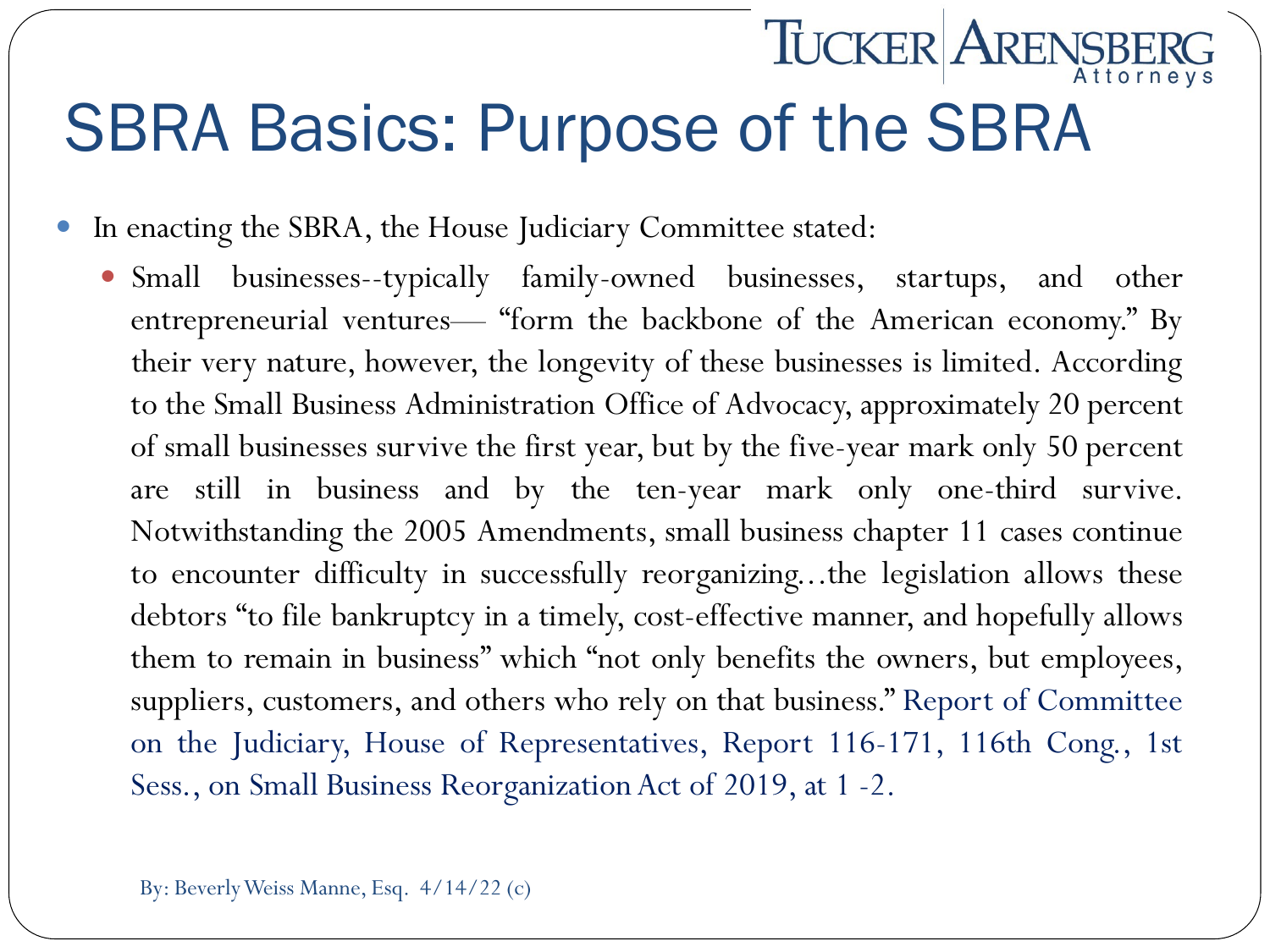#### **TUCKER ARENSBERG** Impact of COVID-19 The CARES Act: 2021 Developments

- 3,225 SBRA cases were filed between January 2020 and April 2022. [https://app.powerbi.com/view?r=eyJrIjoiNzJmYWJlNDQtMGNlMy00MDA5LThmZWMtODU5YTQyMDRjYWNjIiwid](https://app.powerbi.com/view?r=eyJrIjoiNzJmYWJlNDQtMGNlMy00MDA5LThmZWMtODU5YTQyMDRjYWNjIiwidCI6ImI0NDBhOWMyLThjNmYtNGNlYS1iYzI1LWYzZTI0MGJjNGI1ZCIsImMiOjF9) CI6ImI0NDBhOWMyLThjNmYtNGNlYS1iYzI1LWYzZTI0MGJjNGI1ZCIsImMiOjF9 last visited April 14, 2022
- 1/3 of the filings wouldn't have been eligible but for the higher debt limit.
- In March 2022 right before the expiration of the \$7.5 million eligibility limit, 183 cases were filed across the U.S.
- 9<sup>th</sup> and 11<sup>th</sup> Circuits have the highest volumes of Subchapter V cases.
- Cases in panelists' states:
	- Illinois: 129 cases \* Florida 467 cases \* Pennsylvania 79 cases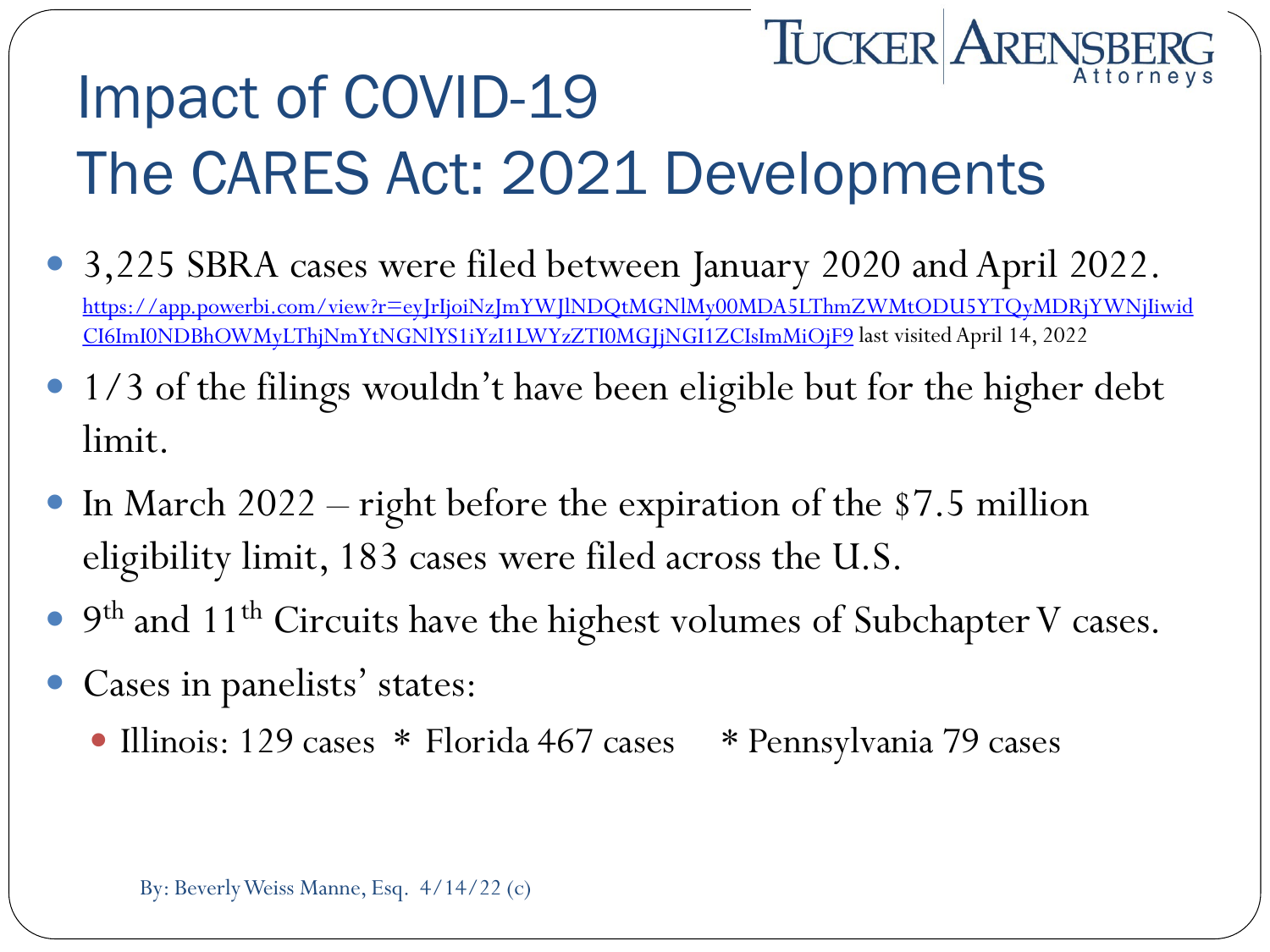# **TUCKER ARENSBE**

#### Benefits of SBRA v Traditional Ch. 11 considerations

- Cost savings in subchapter V:
	- Chapter 11 Reorganization –debtor stays in possession and operates
	- A professional with a \$10,000 or less pre-petition claim is not disqualified as disinterested §1195
	- No creditor committee unless ordered by court
	- No quarterly U.S. trustee fees
	- Preference reform: preference complaints only can be filed following the completion of "reasonable due diligence in the circumstances of the case and taking into account a party's known or reasonably knowable affirmative defenses" and the threshold for suing a preference defendant outside of its district has been increased from \$10,000 to \$25,000.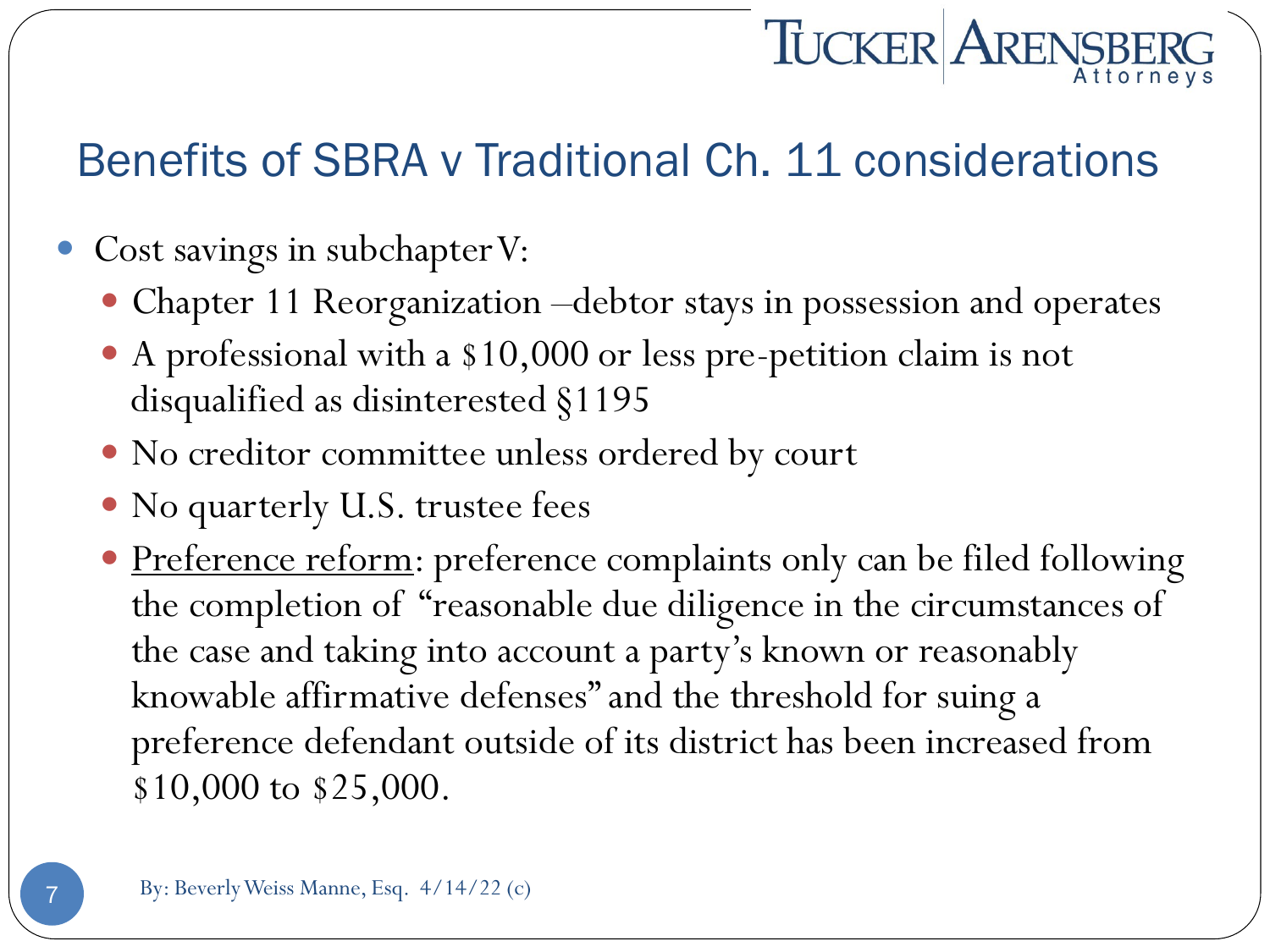# **TUCKER ARENSBI**

#### SBRA Chapter 11 filing considerations: Plan considerations

- Only a debtor can file a plan
- Eliminates separate disclosure statement
- A plan can provide for payments to creditors over 3-5 years
- SBRA Trustee collects and distributes plan payments to creditors
- SBRA Trustee fees are paid under plan, based upon trustee's hourly billed fees.
- Administrative claims can be paid over the life of the plan (3 to 5 years)
- § 1190(3) permits modification of claims secured by mortgages on the debtor's principal residence (unlike § 1123(b)(5), which precludes modifications of claims secured by mortgages on a debtor's principal residence)
- The Court can confirm a plan even if all classes reject it!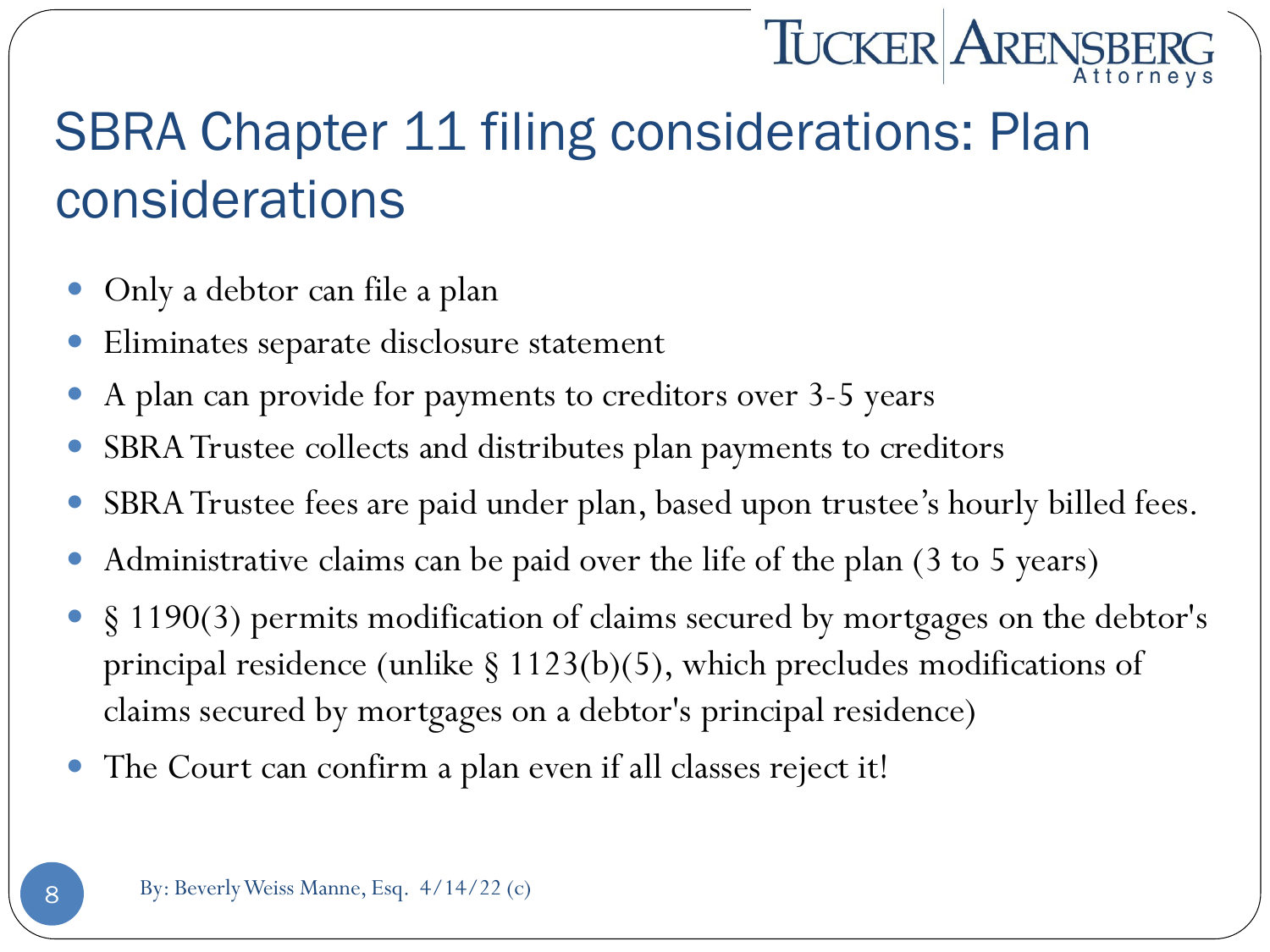## **Eligibility**

#### Who is eligible? 11 USC 1182

 A person *engaged in* commercial or business activities (including an affiliated ch. 11 debtor)

**TUCKER ARENSBERG** 

- With aggregate noncontingent liquidated secured and unsecured debts in an amount not more than \$7,500,000
- At least 50% of debt is from the commercial or business activities of the debtor

#### Who is not eligible

- Debtor whose primary business activity is OWNING Single Asset Real Estate businesses are explicitly excluded.
- Businesses cannot be publicly traded
- Businesses cannot be an "affiliated issuer"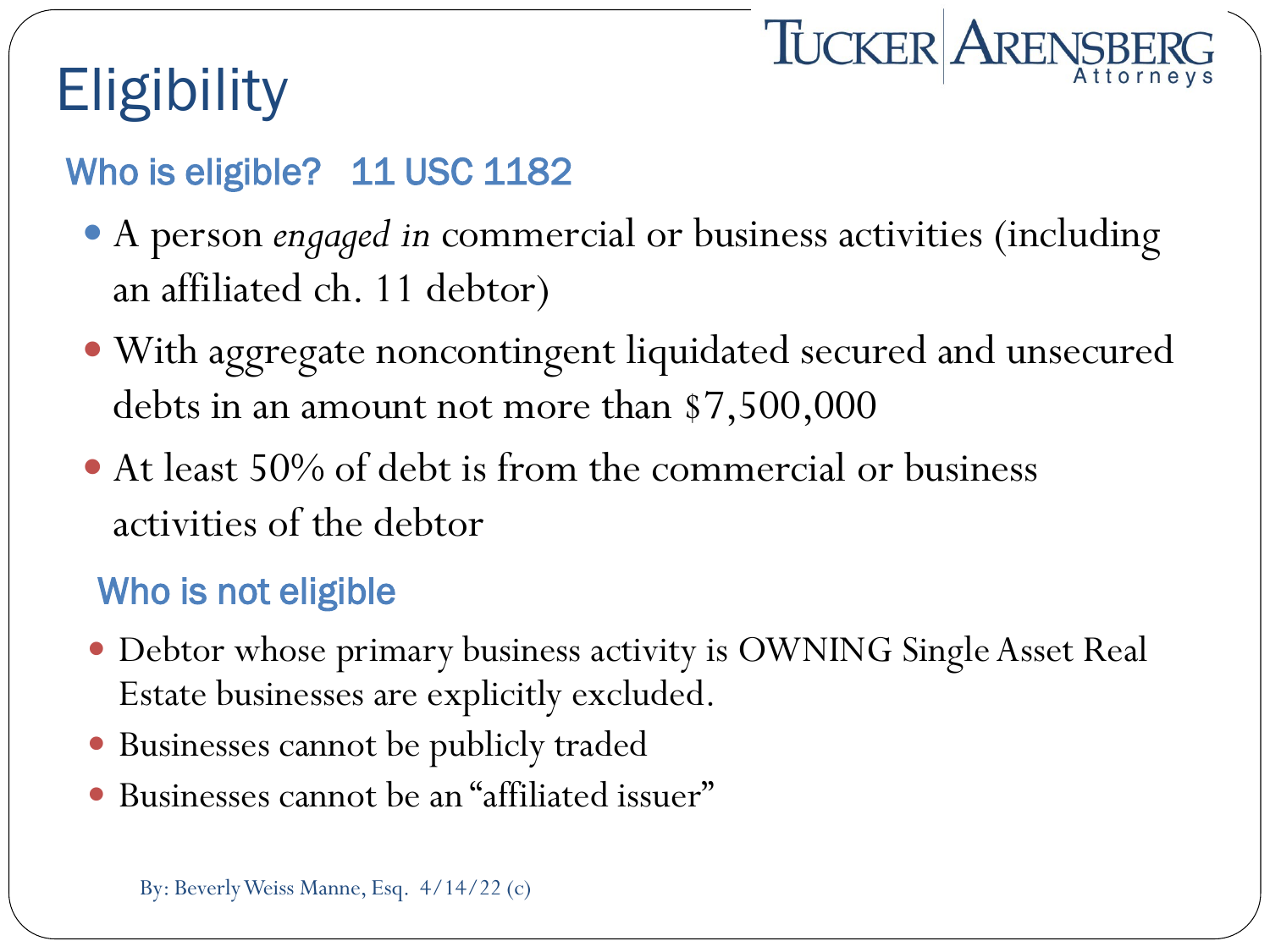#### **TUCKER ARENSBER** Eligibility 11 U.S.C.A. § 1182 pre-2020 and post 3/27/22:

§ 1182 In this subchapter:

(1) Debtor.--The term "debtor" means a small business debtor.

§ 101(51D)(A) The term "small business debtor"—

(A) subject to subparagraph (B), means a person engaged in commercial or business activities (including any affiliate of such person that is also a debtor under this title and excluding a person whose primary activity is the business of owning single asset real estate) that has aggregate noncontingent liquidated secured and unsecured debts as of the date of the filing of the petition or the date of the order for relief in an amount not more than \$2,725,625\* (excluding debts owed to 1 or more affiliates or insiders) not less than 50 percent of which arose from the commercial or business activities of the debtor;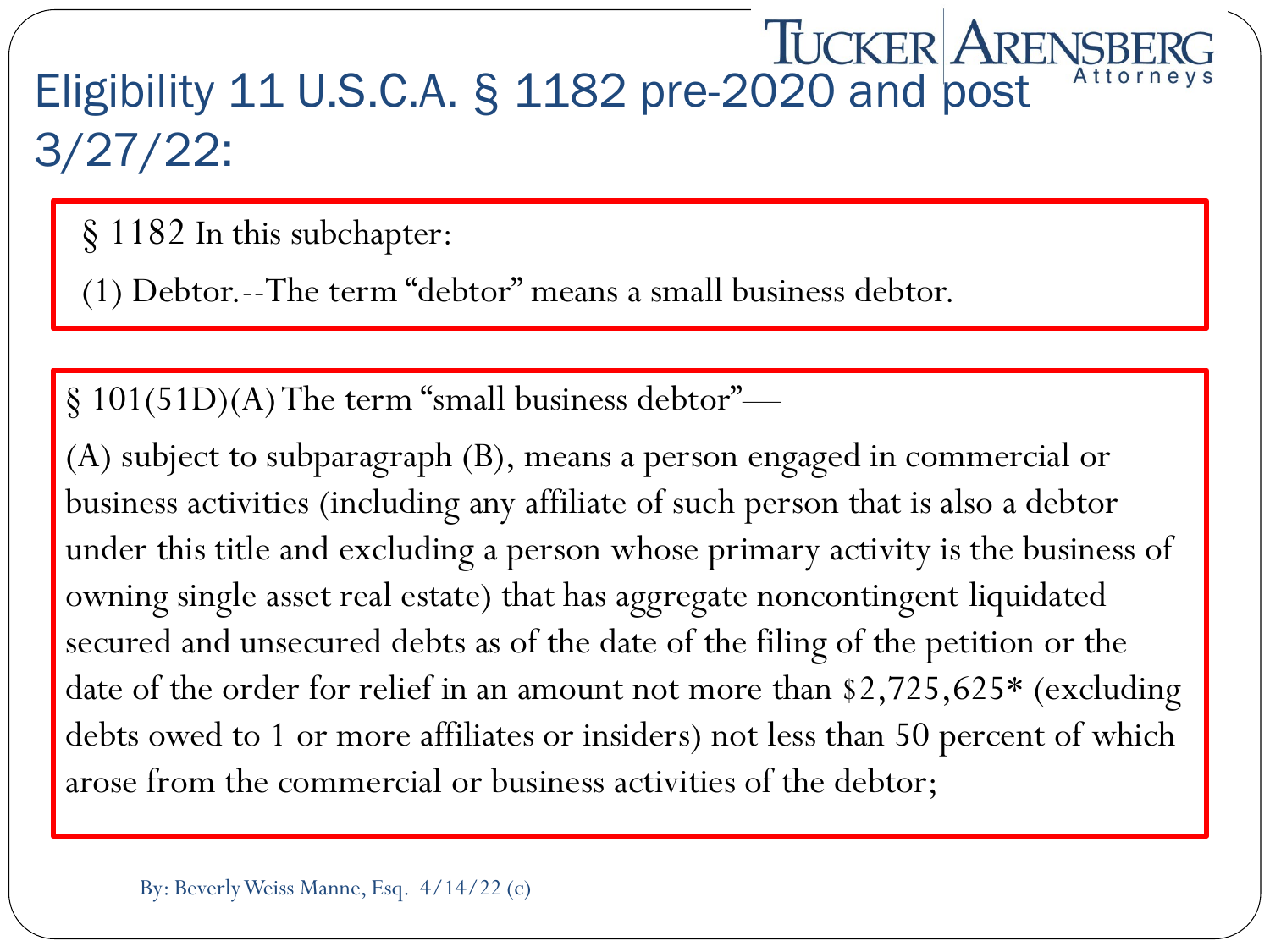# **TUCKER ARENSB**

#### Eligibility 11 U.S.C.A. § 1182(1)(A) as amended 3/27/2020

In this subchapter:

(1) Debtor.--The term "debtor"--

(A) subject to subparagraph (B), means a person engaged in commercial or business activities (including any affiliate of such person that is also a debtor under this title and excluding a person whose primary activity is the business of owning single asset real estate) that has aggregate noncontingent liquidated secured and unsecured debts as of the date of the filing of the petition or the date of the order for relief in an amount not more than \$\$7,500,000\* (excluding debts owed to 1 or more affiliates or insiders) not less than 50 percent of which arose from the commercial or business activities of the debtor;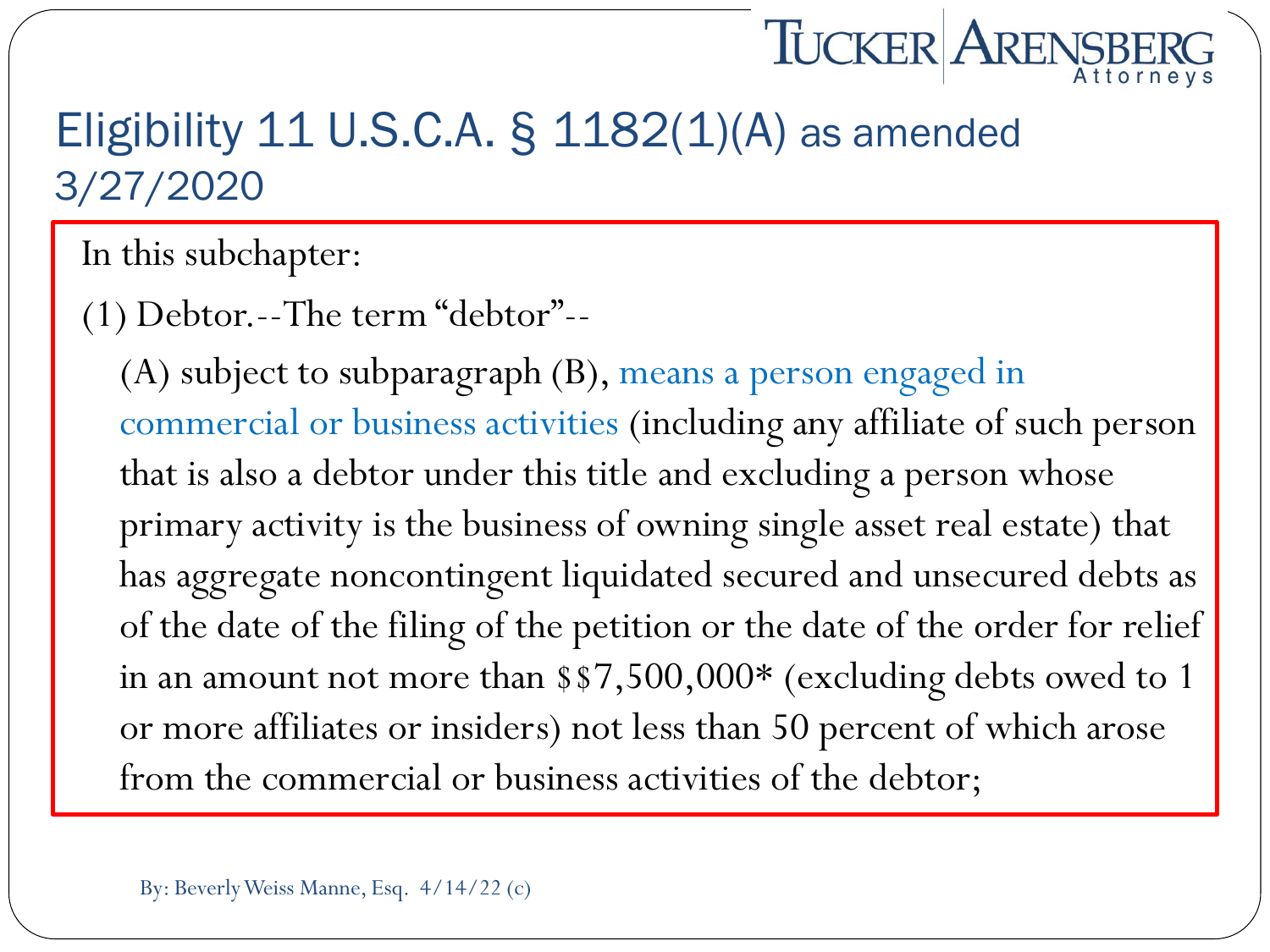## Eligibility Issues Opinions

- In re Quadruple D Trust, 2022 WL 819297 (Bankr.D.Colo.2022)
- In re Offer Space, LLC, 2021 WL 1582625 (Bankr. Utah 2021)
- In re Johnson, 2021 WL 825156 (Bankr. N.D. Tex. 2021)
- In re Vertical Mac Constr., LLC, 2021 WL 3668037 (Bankr. M.D. Fla. 2021)
- In re 218 Jackson LLC 2021 WL 3669371 (Bankr. M.D.Fla.2021)
- In re Family Friendly Contracting LLC, 2021 WL 5540887 (Bankr.D.Md.2021)
- In re Rickerson 636 B.R. 416 (Bankr. W.D.Pa. 2021)
- In re McCune, 635 B.R. 409 (Bankr.D.N.M.2021)
- In re Mongeau 633 B.R. 387 (Bkrtcy.D.Kan.2021)
- In re Blue, 630 B.R. 179 (Bankr. M.D.N.C. 2021)
- In re Offer Space, 629 B.R. 299 (Bankr. D. Utah 2021)

In re Port Arthur Steam Energy, L.P., 629 B.R. 233 (Bankr. S.D.Tex. 2021)

**TUCKER ARENSBE** 

- In re Ikalowych 629 B.R. 261 (Bankr. D.Colo.2021)
- In re ENKOGS1, LLC 626 B.R. 860 (Bankr.M.D.Fla. 2021)
- In re McGrath, 2021 WL 1784079 (Bankr. M.D.Fla. 2021)
- In re Thurmon, 625 B.R. 417 (Bankr. W.D. Mo. 2020)
- In re Blachard, 2020 WL 4032411 (Bankr. E.D. La. 2020)
- In re Two Wheels Properties, LLC. 625 B.R. 869 (Bankr. S.D.Tex. 2020)
- In re Seven Stars on the Hudson Corp., 618 B.R. 333(Bankr. S.D. Fla. 2020)
- In re Ventura, 615 B.R. 1 (Bankr. E.D.N.Y. 2020)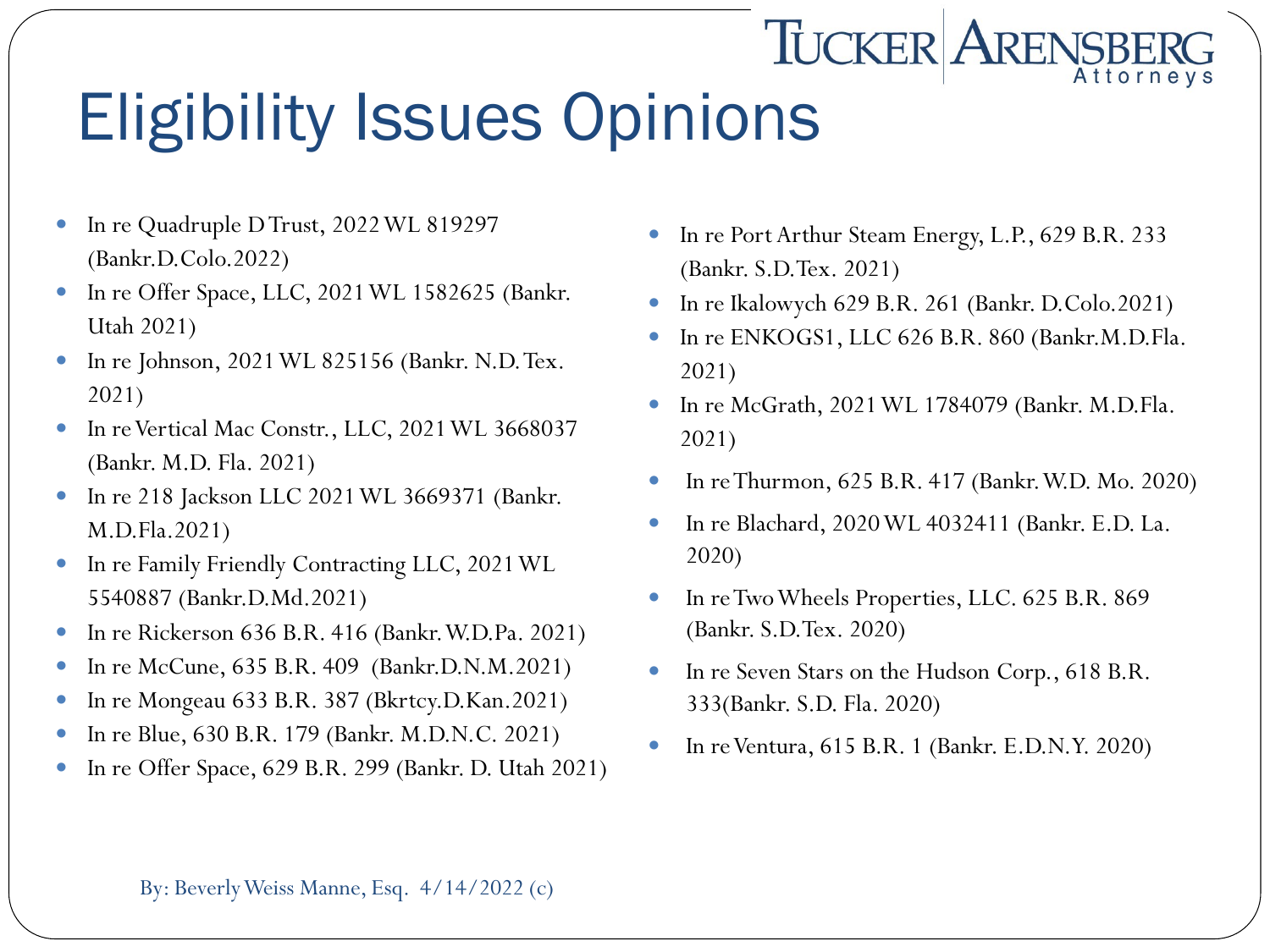#### The SBRA Trustee

 §1183(a) provides for appointment of a standing trustee by the UST or if there is no standing trustee a trustee in *every* case.

**TUCKER ARENSBERG** 

- Not an operational trustee and only operates the debtor's business if the debtor is removed as a DIP.
- Trustee's service terminates upon substantial consummation of a plan unless reappointed by U.S. Trustee to modify a plan after confirmation or if debtor is removed as DIP
- Trustee will provide to the UST a "verified statement" that they are disinterested, stating their rate of compensation and accepting the appointment.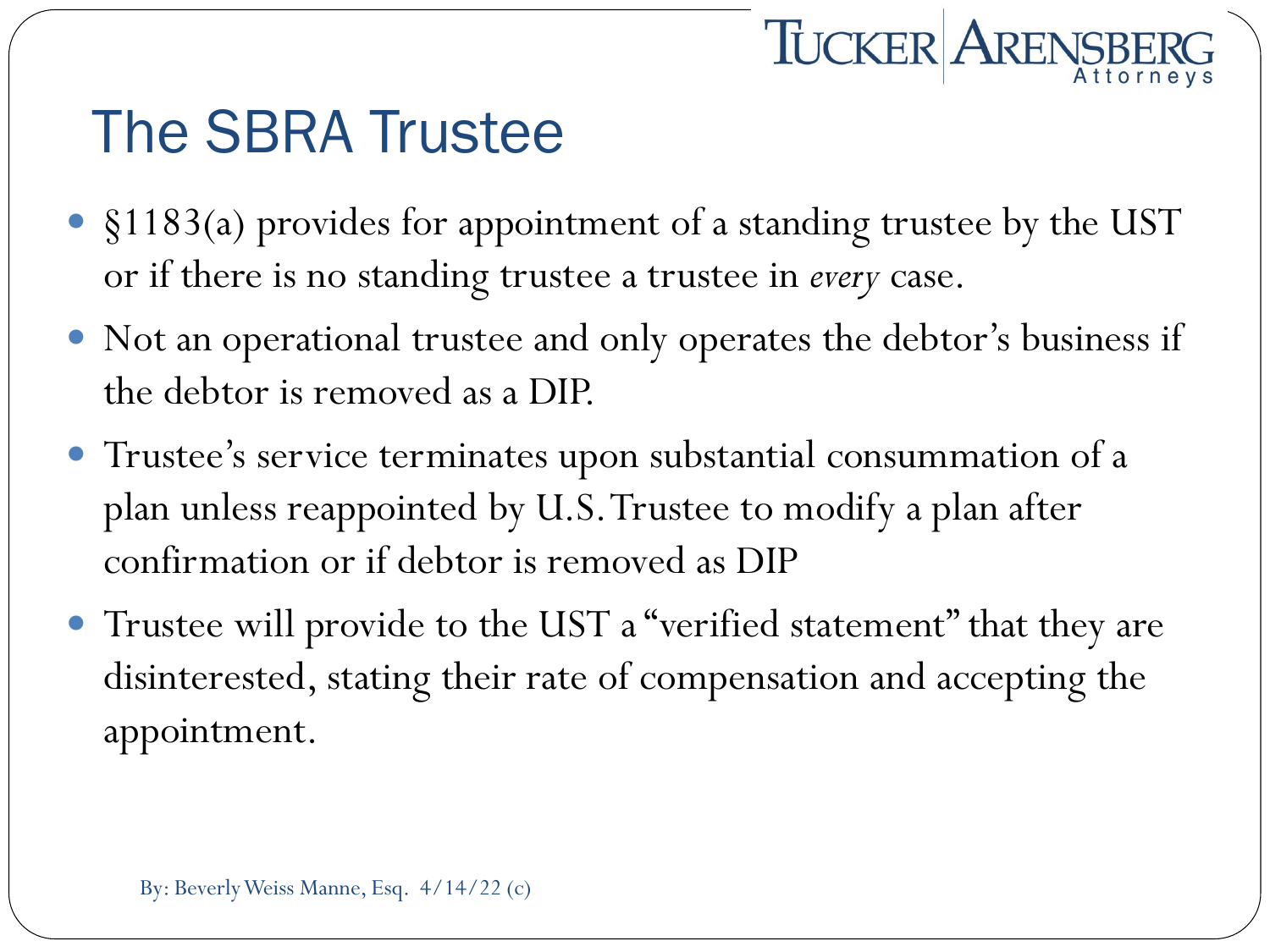### The SBRA Trustee §1183(a) (b)

Duties.--The trustee shall--

(1) perform the duties specified in paragraphs  $(2)$ ,  $(5)$ ,  $(6)$ ,  $(7)$ , and  $(9)$  of section 704 $(a)$  of this title;

(2) perform the duties specified in paragraphs (3), (4), and (7) of section 1106(a) of this title, if the court, for cause and on request of a party in interest, the trustee, or the United States trustee, so orders;

**TUCKER ARENSBI** 

(3) appear and be heard at the status conference under section 1188 of this title and any hearing that concerns--

- (A) the value of property subject to a lien;
- (B) confirmation of a plan filed under this subchapter;
- (C) modification of the plan after confirmation; or
- (D) the sale of property of the estate;

(4) ensure that the debtor commences making timely payments required by a plan confirmed under this subchapter;

(5) if the debtor ceases to be a debtor in possession, perform the duties specified in section 704(a)(8) and paragraphs (1), (2), and (6) of section 1106(a) of this title, including operating the business of the debtor;

(6) if there is a claim for a domestic support obligation with respect to the debtor, perform the duties specified in section 704(c) of this title; and

(7) facilitate the development of a consensual plan of reorganization.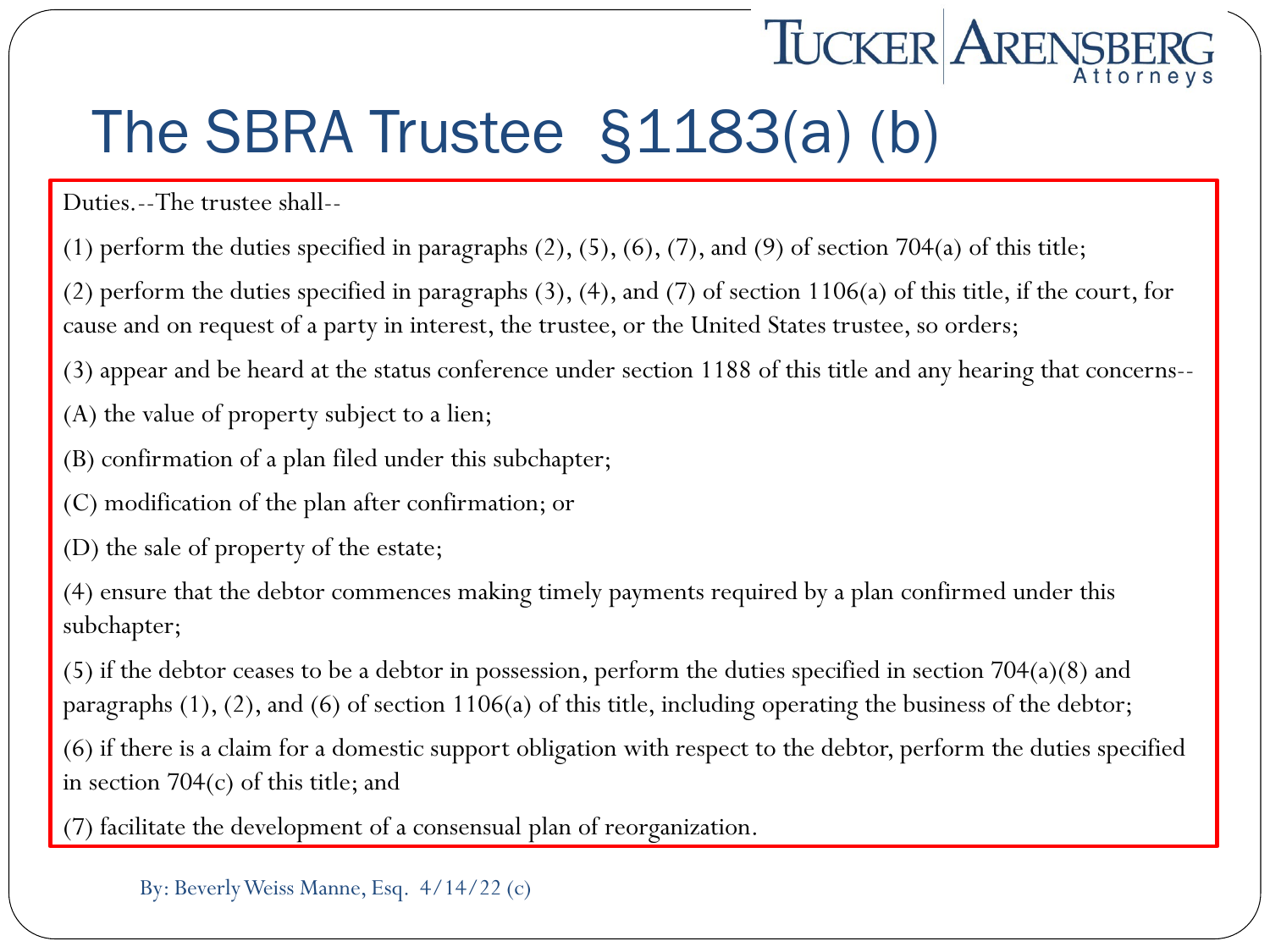## Duties of the Trustee § 1183

 Appear at §1188 status conference and at any hearing concerning (a) value of property subject to a lien, (b) confirmation of a plan, (c) modification of a plan postconfirmation, (d) the sale of property

**TUCKER ARENSBE** 

- Account for all property received, examining proofs of claim, opposing a debtor's discharge where "advisable", furnishing information about the estate to any party in interest, and filing a final report and accounting.
- If ordered (a) investigate debtor's acts, conduct, assets, liabilities, financial condition and operations of the debtor, whether the business should continue, and "any other matter relevant to the case or to the formulation of a plan"; (b) furnish information to taxing bodies for any year where debtor did not file a tax return, and (c) filing postconfirmation reports as necessary or as ordered by the Court
- Ensure debtor makes timely plan payments
- Provide domestic support obligation notices per §704(c)(1)
- Help in the development of a consensual plan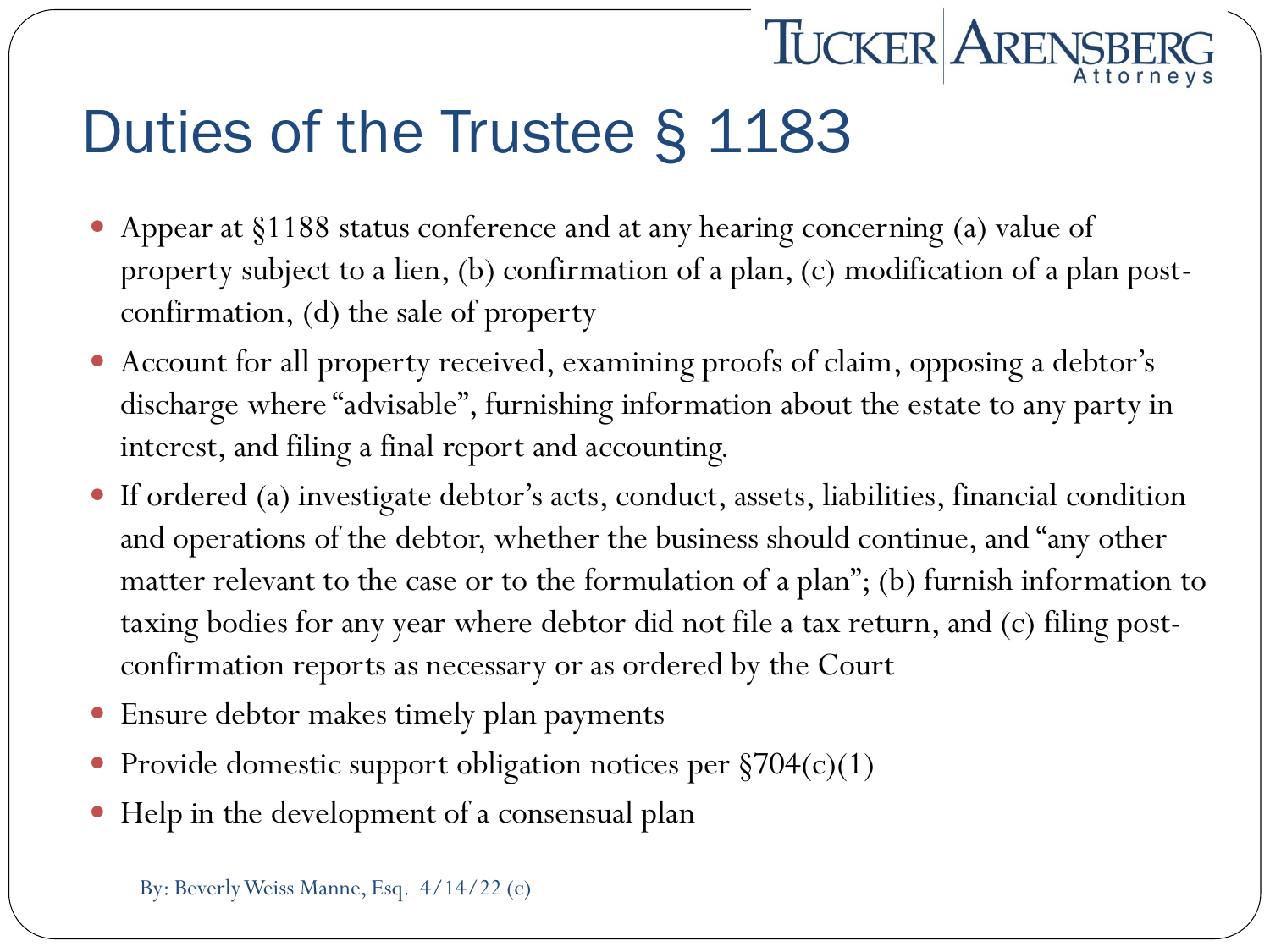#### Compensation Owed to The SBRA Trustee

- Should a Chapter V trustee be able to get a wage attachment? Section 105?
- How can a trustee make sure she gets paid other than getting the plan confirmed?
- Compare chapter 13 wage deduction orders.
- Should a cash collateral order contain provisions for counsel to escrow fees for the trustee fees incurred through confirmation?

**TUCKER ARENSBI** 

 Problems faced by a trustee in getting paid: see In re Tri-State Roofing, 2020 WL 7345741, at \*1 (Bankr. D. Idaho Dec. 7, 2020):

The Trustee has not represented that there are any funds held by him to distribute. The Court presumes that because the Trustee is pursuing this award of compensation under § 330 to be allowed as an administrative expense, there is property of the estate still held by the Trustee to permit the distributions described in § 1194. Judge Terry L. Myers has previously held that administrative expense claims are not monetary judgments but rather entitle the claimant to receive a distribution from the bankruptcy estate. In re Soelberg, Case No 15-01355-TLM (Bankr. D. Idaho August 13, 2019) (citing In re 3109, LLC, 2014 WL 1655415 (Bankr. D.C. Apr. 25, 2014)). If there are no funds currently held by the Trustee, it is difficult to understand how this claim would be paid.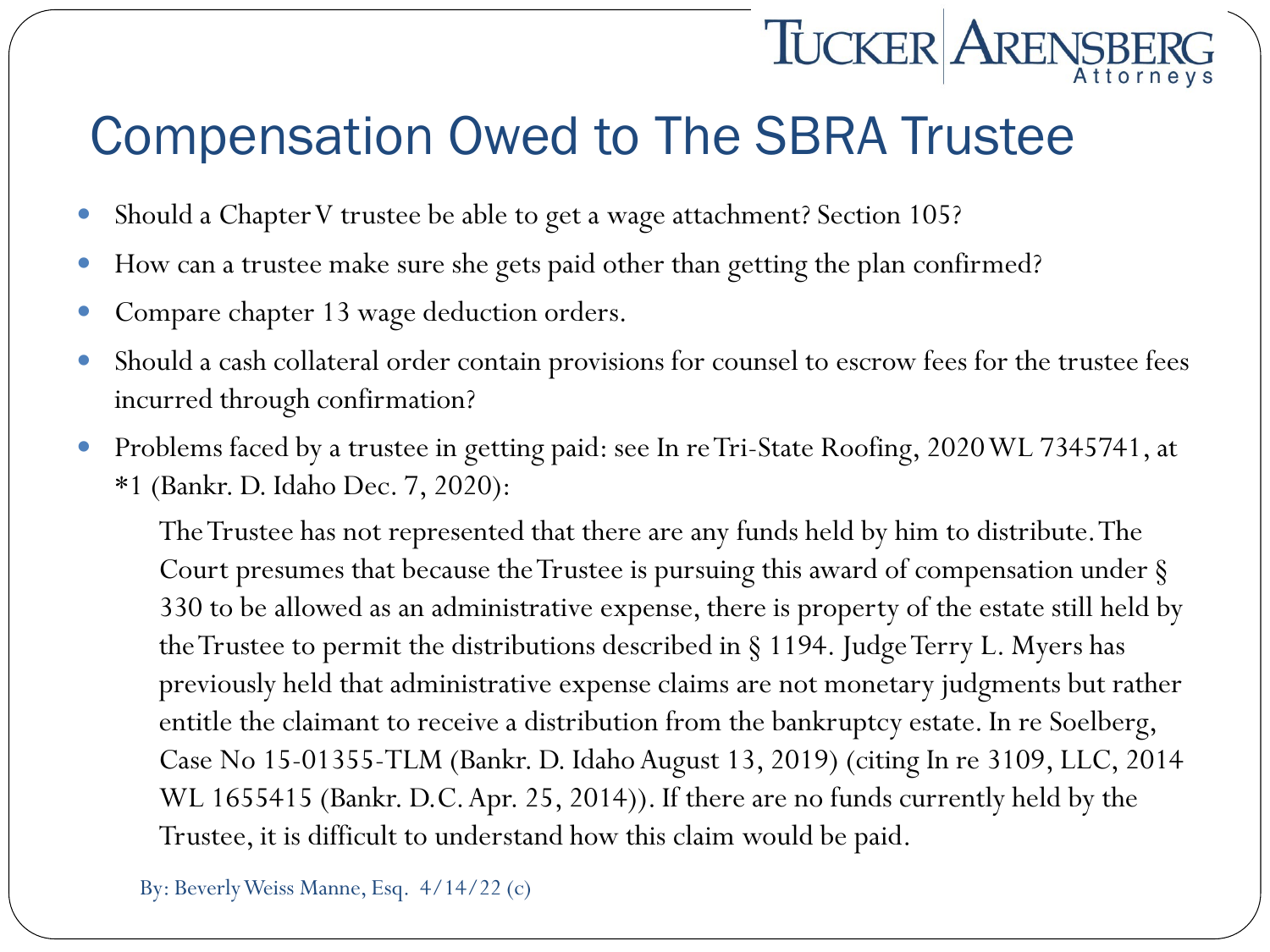

#### 11 U.S.C.A. § 1194 Payments.

(a) Retention and distribution by trustee.--Payments and funds received by the trustee shall be retained by the trustee until confirmation or denial of confirmation of a plan. If a plan is confirmed, the trustee shall distribute any such payment in accordance with the plan. If a plan is not confirmed, the trustee shall return any such payments to the debtor after deducting--

(1) any unpaid claim allowed under section 503(b) of this title;

(2) any payment made for the purpose of providing adequate protection of an interest in property due to the holder of a secured claim; and

(3) any fee owing to the trustee.

(b) Other plans.--If a plan is confirmed under section 1191(b) of this title, except as otherwise provided in the plan or in the order confirming the plan, the trustee shall make payments to creditors under the plan.

(c) Payments prior to confirmation.--Prior to confirmation of a plan, the court, after notice and a hearing, may authorize the trustee to make payments to the holder of a secured claim for the purpose of providing adequate protection of an interest in property.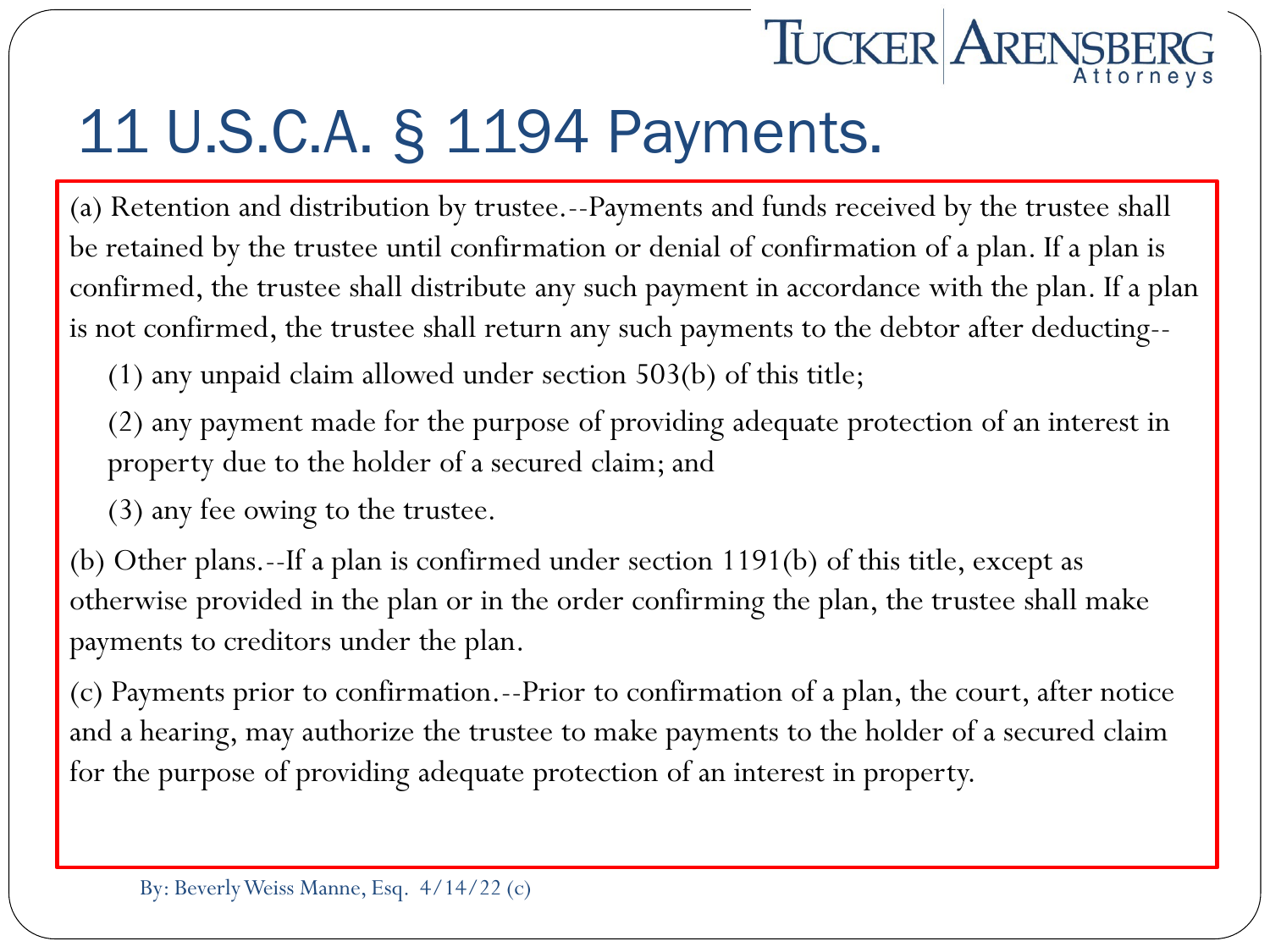#### The Disclosure Statement and Plan

 The debtor does not need to file a separate disclosure statement, but the plan must set out a history of the debtor's operations, a liquidation analysis and a feasibility analysis (*i.e.*, debtor's analysis and projections of debtor's ability to perform under the plan and make payments). Section 1181.

**TUCKER ARENSBI** 

- If Court orders compliance with section 1125, then under  $1187(c)$ expedited procedures of section 1125(f) apply.
- Only the debtor may file a plan. Section 1189(a). There is no competing plan challenge under the SBRA.
- Section 1190 sets out the required contents of a plan.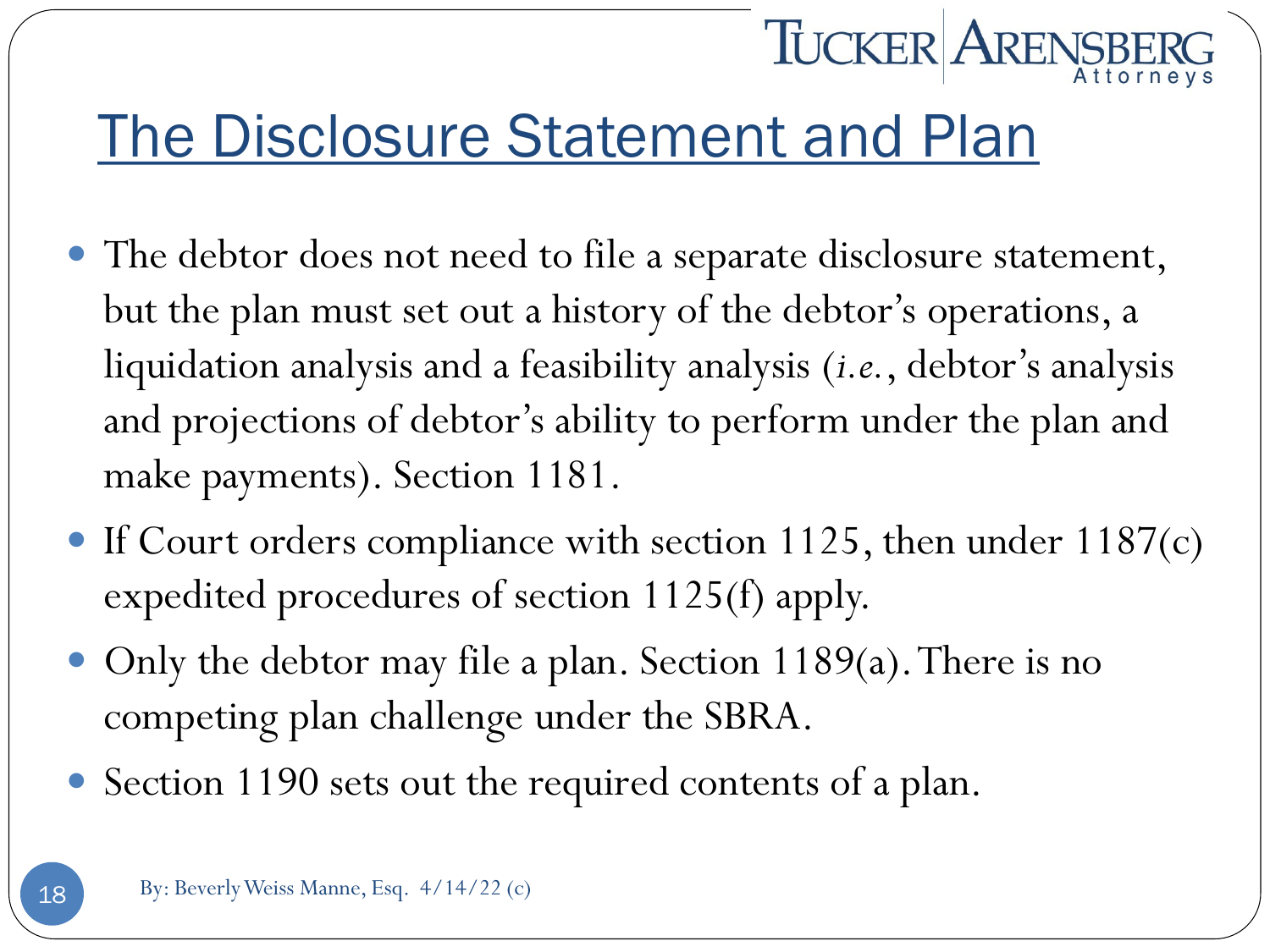# TUCKER ARENSBERG

#### The Plan

- Plan must be filed within 90 days, time may be extended if the extension need is attributable to circumstances for which the debtor should not justly be held accountable. §1189 (b)
- In PAWB you must use the Court approved form available on PAWB website: <http://www.pawb.uscourts.gov/sites/default/files/staorders/so20-221.pdf>
- Plan shall be no less than 3 no more than 5 years.
- An individual debtor can modify a non-purchase money mortgage on principal residence, where the loan was used primarily in connection with the debtor's business. §1190(3)
- Administrative expense claims can be paid over the life of the plan. §1191(e)
- Absolute priority rule eliminated: existing equity can retain their interests even though creditors are not paid in full. §1181
- Trustee distributes payments to creditors §1190(2); § 119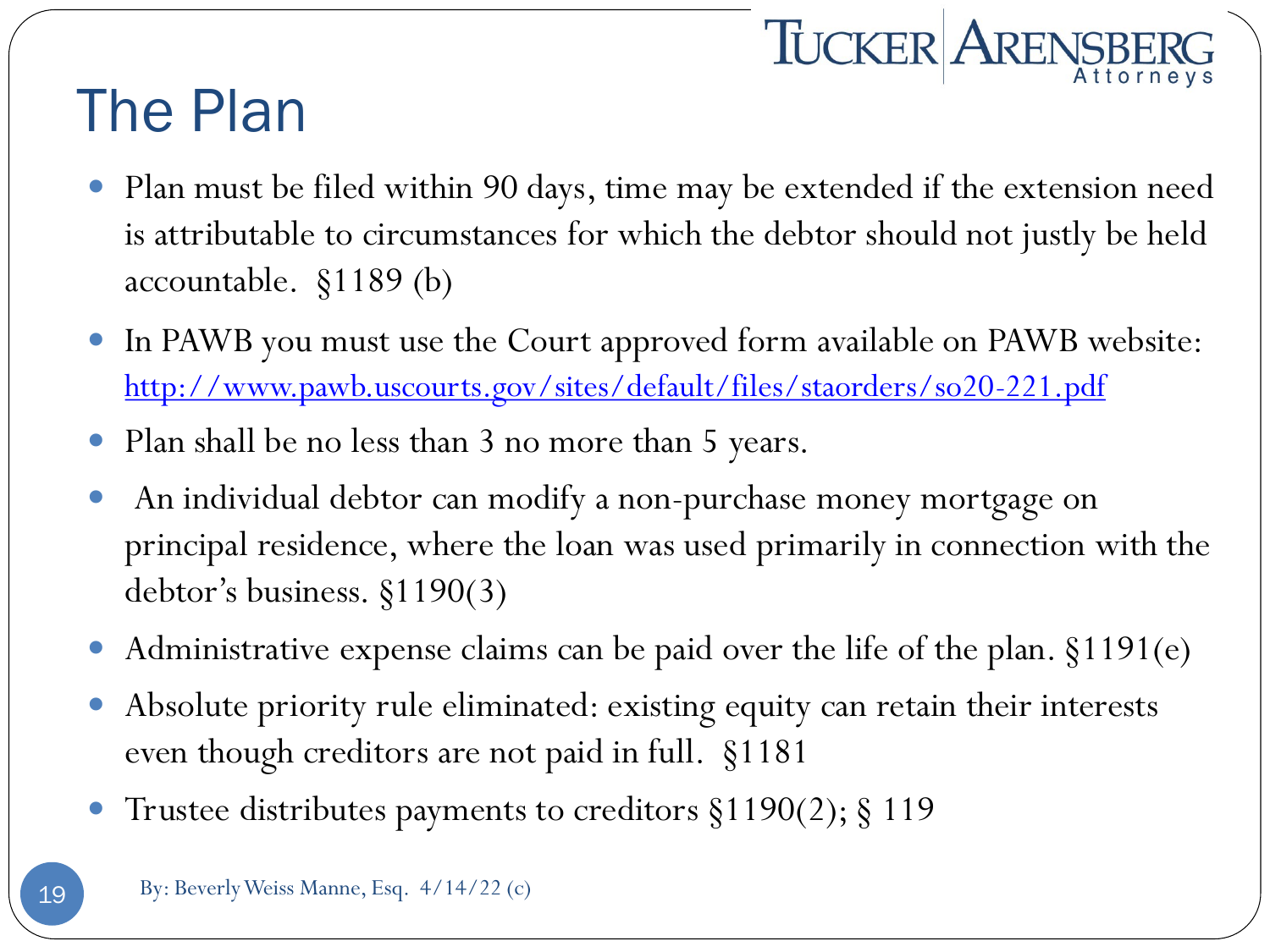#### Plan Confirmation-Fair & Equitable

 A plan is fair and equitable if the plan commits all projected net disposable income for a period of three to five years to payments under the plan (the "best efforts test").  $\S 1191(c)(2)$ .

**TUCKER ARENSBI** 

- Disposable income defined in 1191(d) essentially same as before SBRA – everything but maintenance, DSO, necessary business expenses
- The debtor must demonstrate a "reasonable likelihood" that it will be able to make all payments under the plan, and the plan must provide "appropriate remedies, which may include the liquidation of nonexempt assets" to protect creditors if the debtor fails to make plan payments.  $\S 1191(c)(3)(A)(i)$ .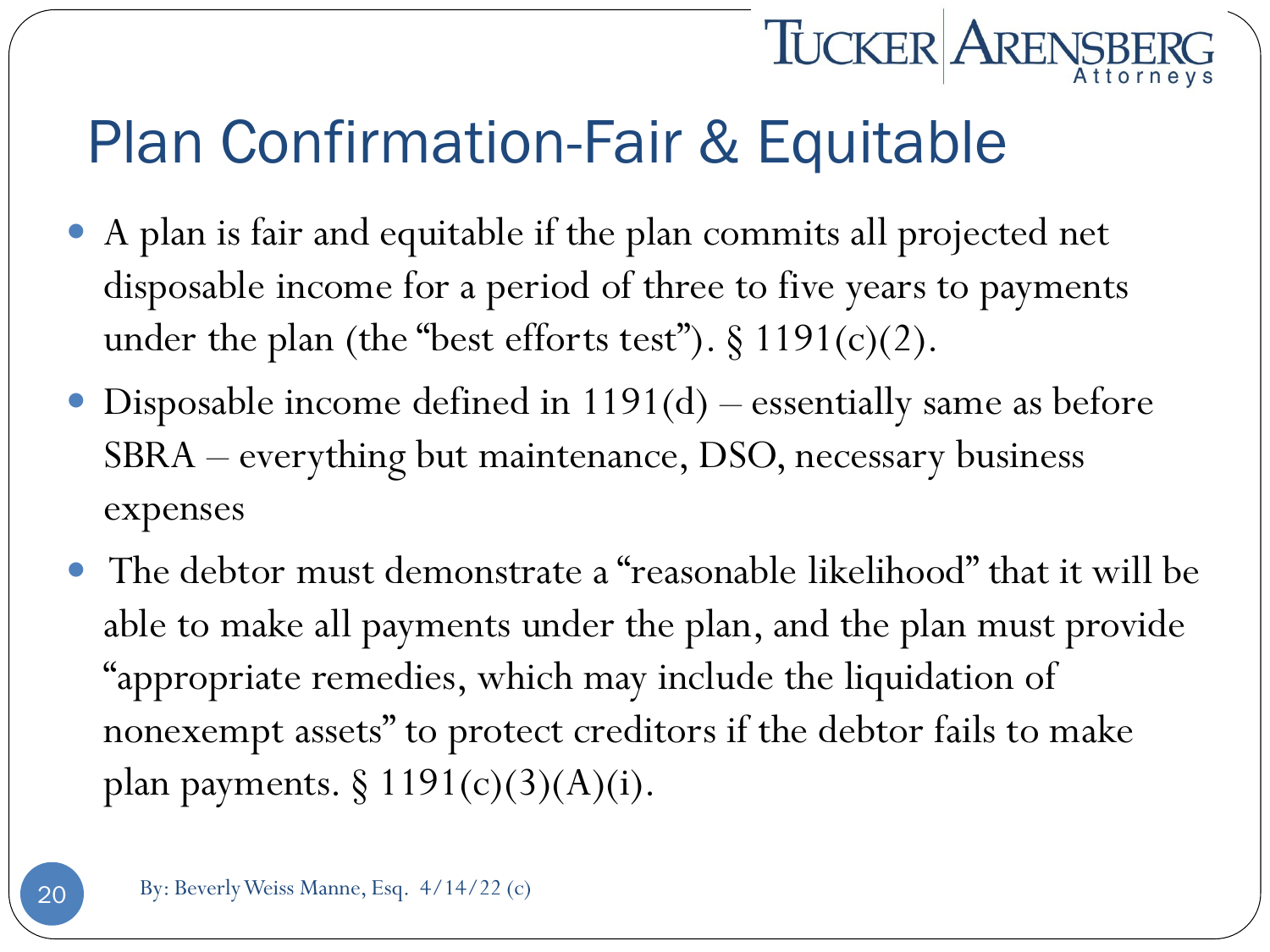

## Confirmation: Disposable Income

Issues:

- How is disposable income calculated for the debtor for plan funding purposes?
- How do you litigate it and with what professional (financial consultants)?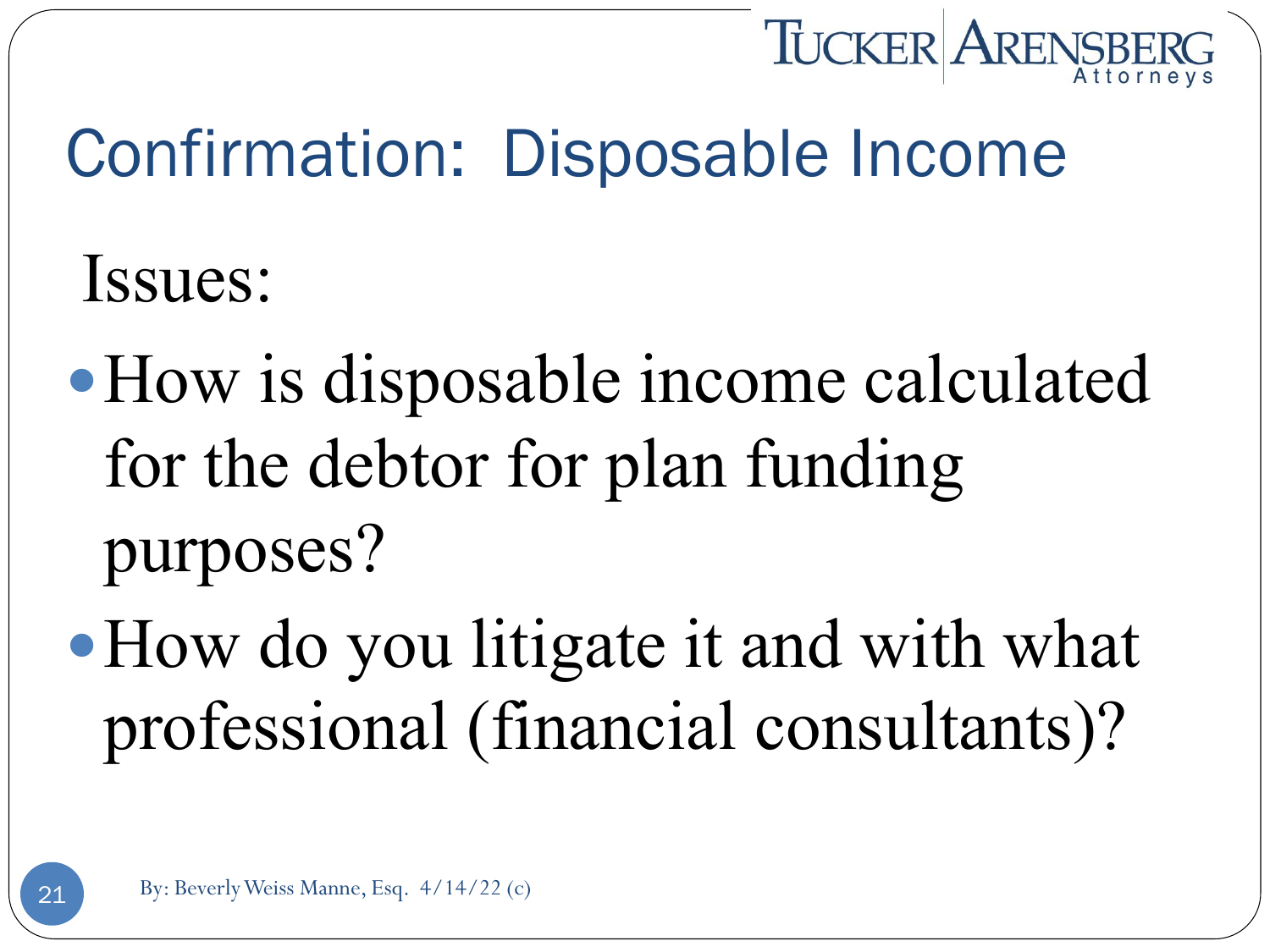# **TUCKER ARENSBER**

### 11 U.S.C.A. § 1191(d).

(d) Disposable income.--For purposes of this section, the term "disposable income" means the income that is received by the debtor and that is not reasonably necessary to be expended--

(1) for--

(A) the maintenance or support of the debtor or a dependent of the debtor; or

(B) a domestic support obligation that first becomes payable after the date of the filing of the petition; or

(2) for the payment of expenditures necessary for the continuation, preservation, or operation of the business of the debtor.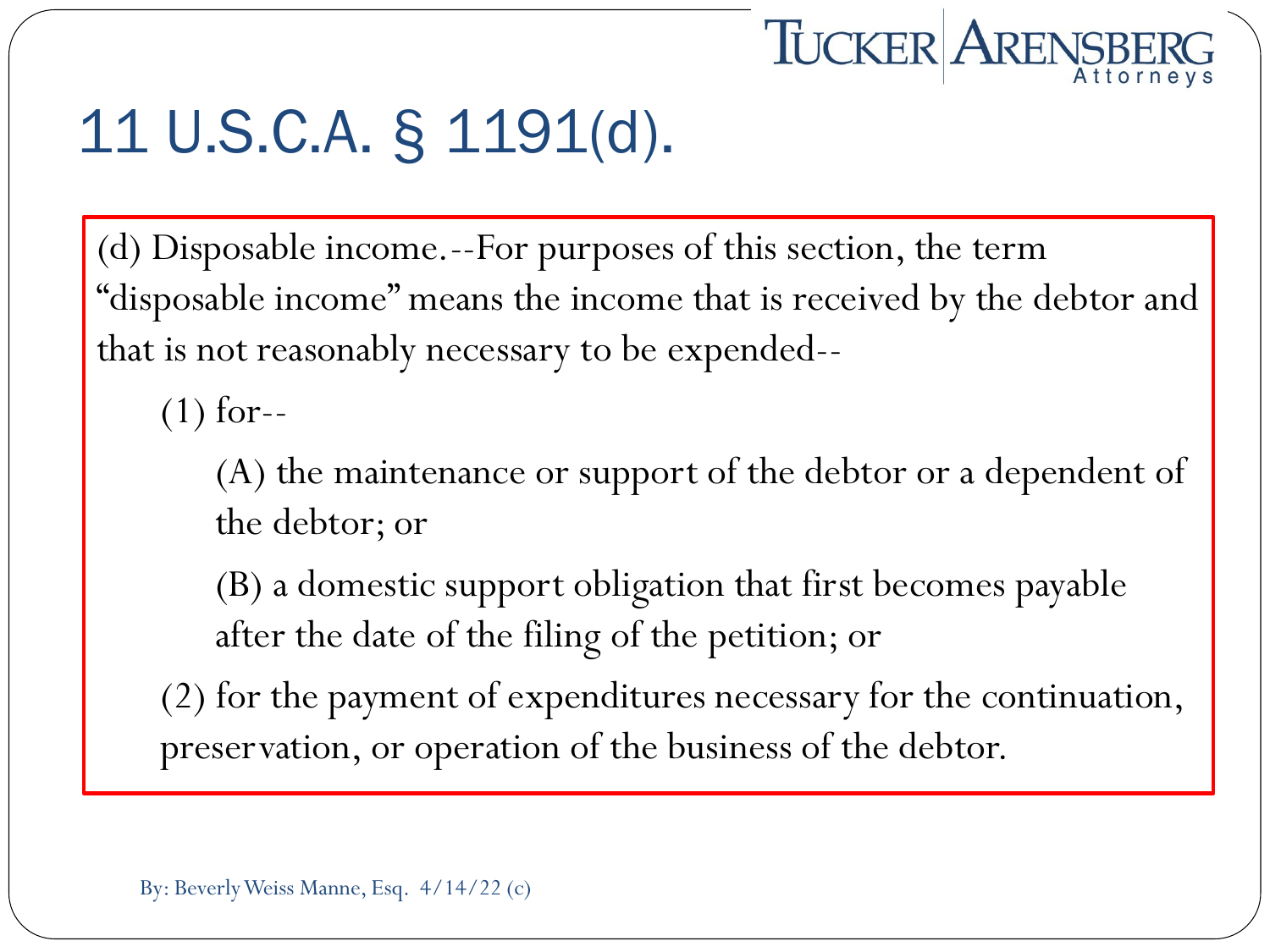# TUCKER ARENSBERG

# Removal of the DIP

- Issue: What are grounds for removal of the DIP in subchapter V?
- *In re Neosho Concrete*. 2021 WL. 182144 (Bankr. W.D. Mo 2021)- allegation that DIP made preferential payments to insider not enough.
- *In re Ozcelebi*, No. 20-70295, 2022 WL 990283, at \*1 (Bankr. S.D. Tex. Apr. 1, 2022) ""Falsehood flies, and the Truth comes limping after it ...." Case converted.
- *In re Pittner,* 2022 WL 348188, at \*1 (Bankr. D. Mass. Feb. 4, 2022) "finding cause to convert or dismiss, but also finding that removal of the Debtor from possession pursuant to 11 U.S.C.  $\S$  1185(a) is in the best interest of creditors and the estate, shall remove the Debtor from possession based on the Debtor's failure to comply with court orders. As a result of the Debtor's removal from possession,… the subchapter V trustee in this case, shall perform the duties specified in 11 U.S.C.  $\S$  1183(b)(5), including operating the business of the debtor." Serial filer's case justifies removal of DIP